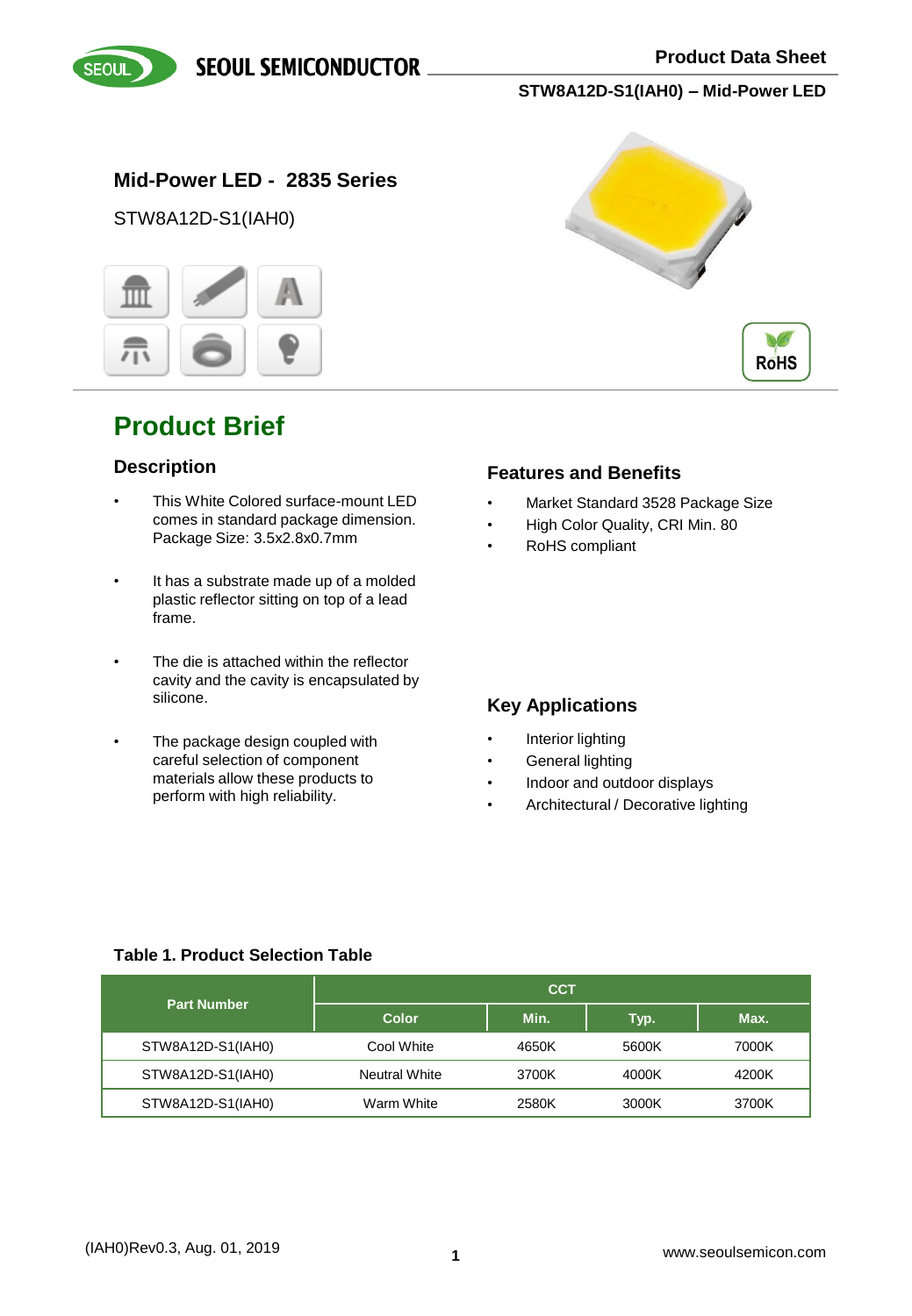



SEOUL

**STW8A12D-S1(IAH0) – Mid-Power LED**

# **Table of Contents**

| <b>Index</b> |                               |                |  |  |  |  |
|--------------|-------------------------------|----------------|--|--|--|--|
| $\bullet$    | <b>Product Brief</b>          | 1              |  |  |  |  |
| $\bullet$    | <b>Table of Contents</b>      | $\overline{2}$ |  |  |  |  |
| $\bullet$    | Performance Characteristics   | $\mathfrak{B}$ |  |  |  |  |
| ٠            | <b>Characteristics Graph</b>  | 5              |  |  |  |  |
|              | <b>Color Bin Structure</b>    | 8              |  |  |  |  |
| ٠            | <b>Mechanical Dimensions</b>  | 10             |  |  |  |  |
| $\bullet$    | Emitter Tape & Reel Packaging | 12             |  |  |  |  |
|              | <b>Product Nomenclature</b>   | 13             |  |  |  |  |
|              | <b>Precaution For Use</b>     | 14             |  |  |  |  |
|              | Company Information           | 17             |  |  |  |  |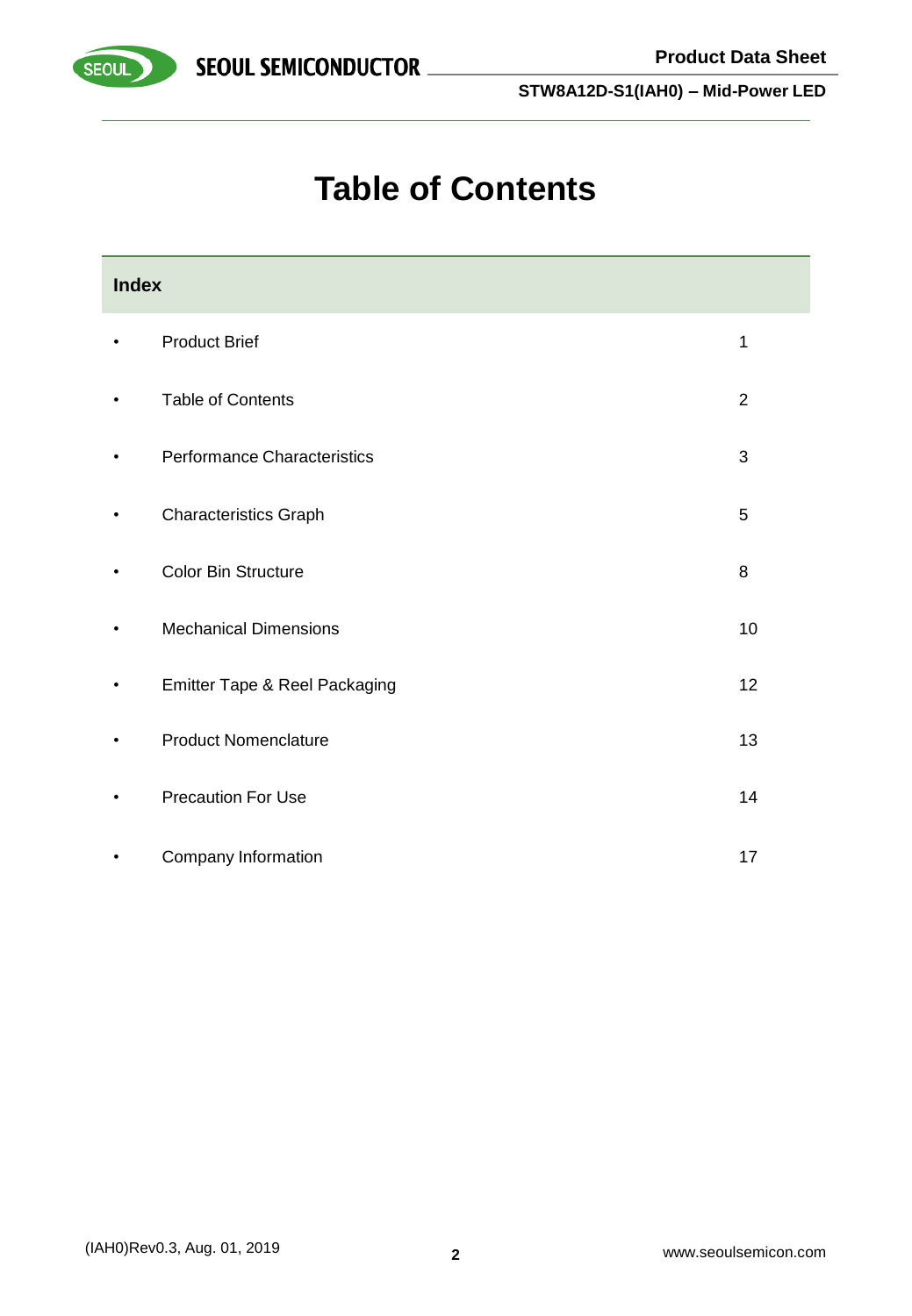

## **Performance Characteristics**

**SEOUL** 

|                       | CCT $(K)^{[1]}$ |                 | Luminous Flux <sup>[3]</sup> | <b>CRI</b>               |         |
|-----------------------|-----------------|-----------------|------------------------------|--------------------------|---------|
| <b>Part Number</b>    |                 | <b>RANK</b>     |                              | $\Phi$ <sub>V</sub> (Im) | $R_{a}$ |
|                       | Typ.            |                 | Min                          | <b>Max</b>               | Min.    |
|                       | 6500            | L28             | 28                           | 30                       | 80      |
| STW8A12D-S1<br>(IAH0) | 6300            | L28             | 28                           | 30                       | 80      |
|                       | 6000            | L28             | 28                           | 30                       | 80      |
|                       | 5700            | L28             | 28                           | 30                       | 80      |
|                       | 5000            | L <sub>28</sub> | 28                           | 30                       | 80      |
|                       | 4000            | L28             | 28                           | 30                       | 80      |
|                       | 3500            | L26             | 26                           | 28                       | 80      |
|                       | 3000            | L26             | 26                           | 28                       | 80      |
|                       | 2700            | L26             | 26                           | 28                       | 80      |

**Table 2. Product Selection Guide, I<sup>F</sup> = 60mA, T<sup>j</sup> = 25ºC, RH30%**

#### **Notes :**

- (1) Correlated Color Temperature is derived from the CIE 1931 Chromaticity diagram.
- (2) Seoul Semiconductor maintains a tolerance of  $\pm 7\%$  on Flux and power measurements. The luminous Flux was measured at the peak of the spatial pattern which may not be aligned with the mechanical axis of the LED package.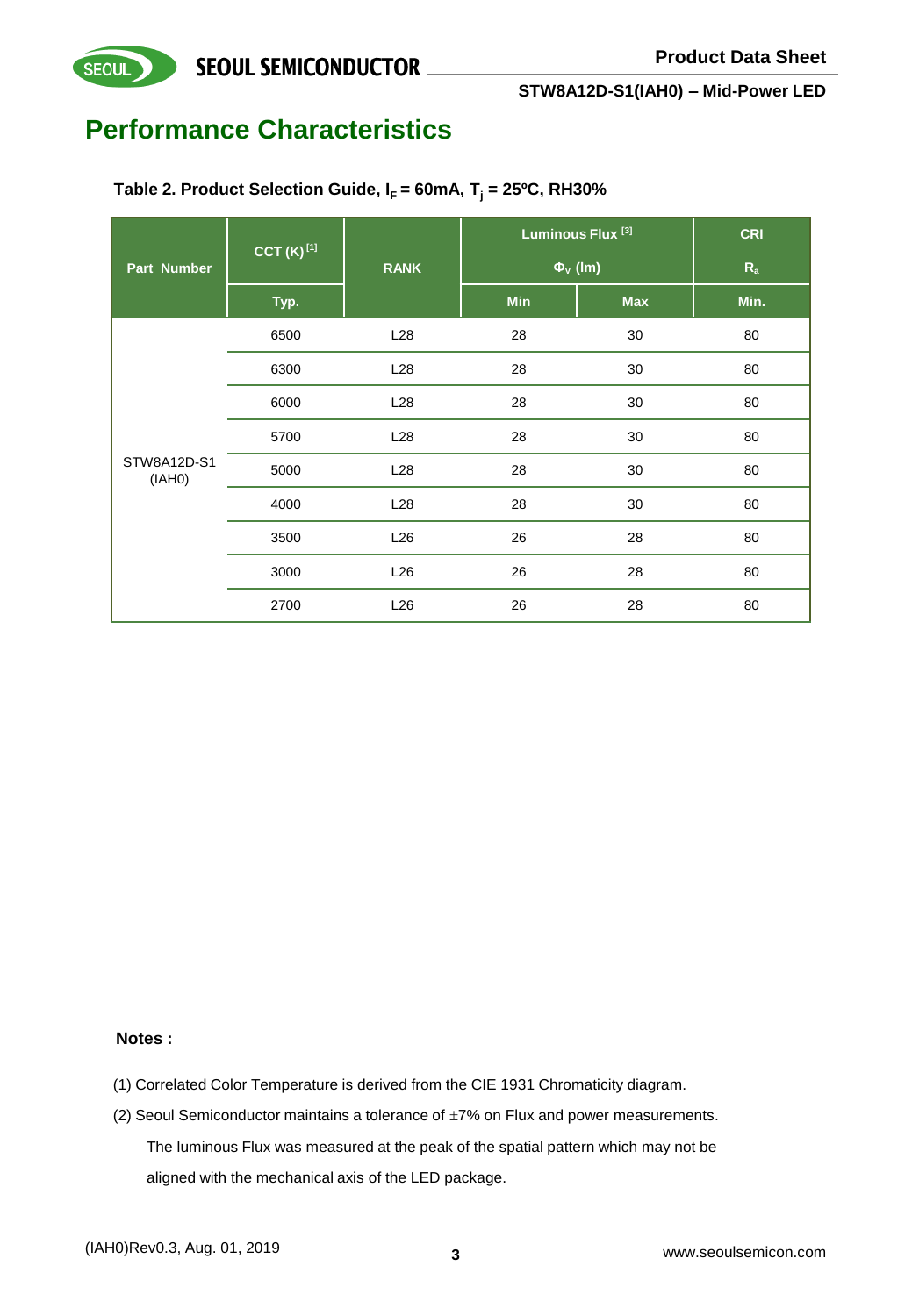## **Performance Characteristics**

**SEOUL** 

#### **Table 3. Characteristics, IF=60mA, Tj= 25ºC, RH30%**

| <b>Parameter</b>                                     | <b>Symbol</b>       |                              | Value          | <b>Unit</b>              |                |
|------------------------------------------------------|---------------------|------------------------------|----------------|--------------------------|----------------|
|                                                      |                     | Min.                         | Typ.           | Max.                     |                |
| <b>Forward Current</b>                               | ΙF                  |                              | 60             |                          | mA             |
| <b>Forward Voltage</b>                               | $V_F$               | 2.8                          | 3.0            | 3.2                      | V              |
| Luminous Flux <sup>[1]</sup> (6,500K) <sup>[2]</sup> | $I_{\rm V}$         | 28                           | 29             | $\blacksquare$           | Im             |
| $CRI^{[3]}$                                          | $R_{a}$             | 80                           | 83             | 90                       |                |
| Viewing Angle                                        | $2\Theta_{1/2}$     |                              | 120            |                          | Deg.           |
| Storage Temperature                                  | ${\sf T}_{\sf stg}$ | $-40$                        | $\blacksquare$ | $+85$                    | °C             |
| Thermal resistance (J to S) [4]                      | $R\theta_{J-S}$     | $\qquad \qquad \blacksquare$ | 60             | $\overline{\phantom{a}}$ | $^{\circ}$ C/W |
| <b>ESD Sensitivity (HBM)</b>                         |                     | Class 2 JESD22-A114-E        |                |                          |                |

#### **Table 4. Absolute Maximum Ratings**

| <b>Parameter</b>             | <b>Symbol</b>    | <b>Value</b>  | <b>Unit</b> |
|------------------------------|------------------|---------------|-------------|
| <b>Forward Current</b>       | ΙF               | 150           | mA          |
| <b>Power Dissipation</b>     | $P_D$            | 0.42          | W           |
| Junction Temperature         |                  | 115           | °C          |
| <b>Operating Temperature</b> | l <sub>opr</sub> | $-40 - + 85$  | °C          |
| Storage Temperature          | l <sub>stq</sub> | $-40 - + 100$ | °C          |

#### **Notes :**

- (1) Seoul Semiconductor maintains a tolerance of  $\pm 10\%$  on Flux and power measurements.
- (2) Correlated Color Temperature is derived from the CIE 1931 Chromaticity diagram.

Color coordinate :  $\pm 0.01$ , CCT  $\pm 5%$  tolerance.

- (3) Tolerance is  $\pm 3.0$  on CRI,  $\pm 0.3$  on VF measurements.
- (4) Thermal resistance is junction to Solder.
- (5)  $I_{FP}$  conditions with pulse width ≤10ms and duty cycle ≤10%
- (6) The products are sensitive to static electricity and must be carefully taken when handling products
- **Calculated performance values are for reference only.**
- **All measurements were made under the standardized environment of Seoul Semiconductor.**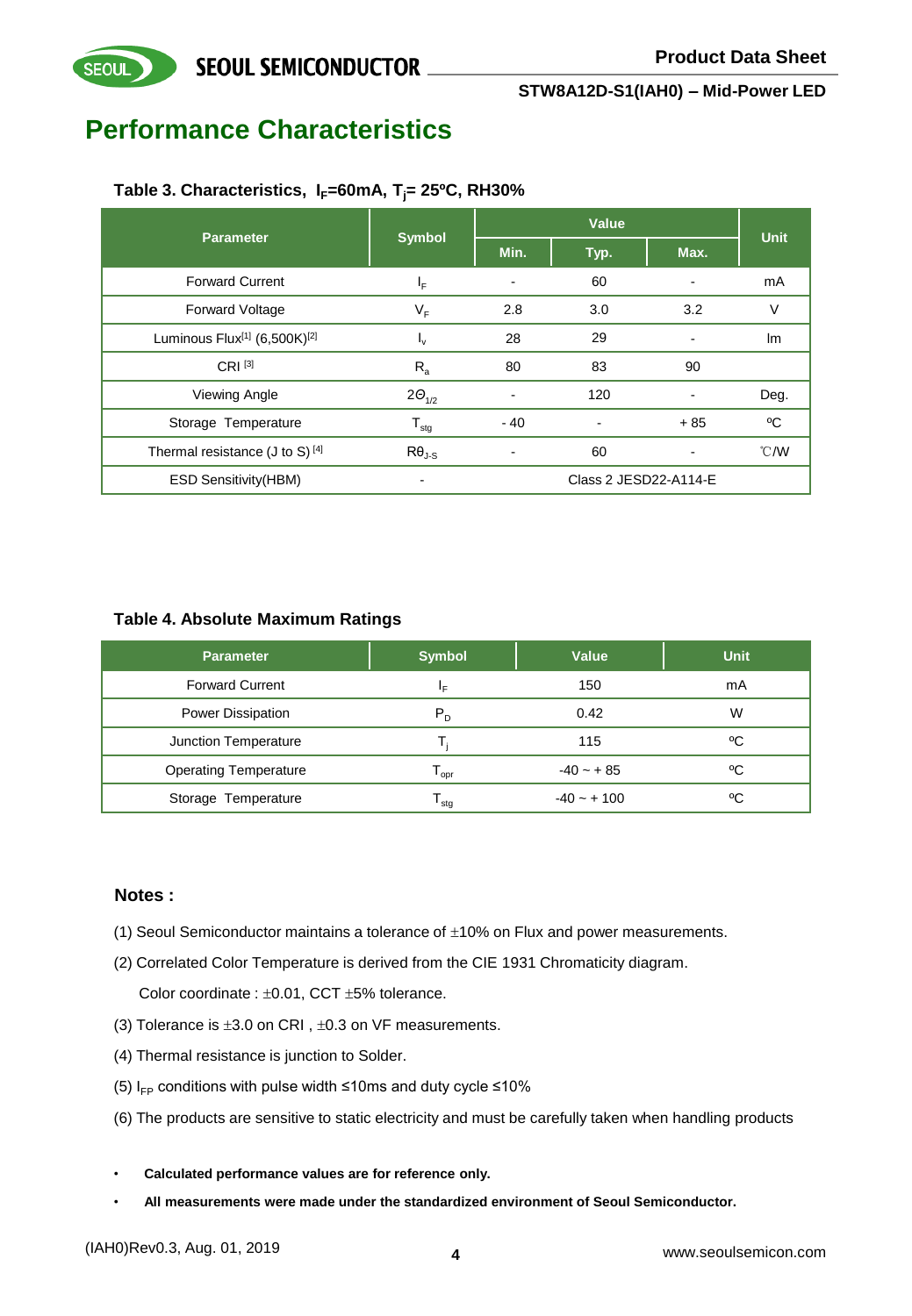## **Characteristics Graph**

**SEOUL** 

Fig 1. Color Spectrum,  $T_i = 25^{\circ}C$ ,  $I_F = 60$ mA



Fig 2. Radiant Pattern, T<sub>i</sub> = 25°C, I<sub>F</sub>=60mA

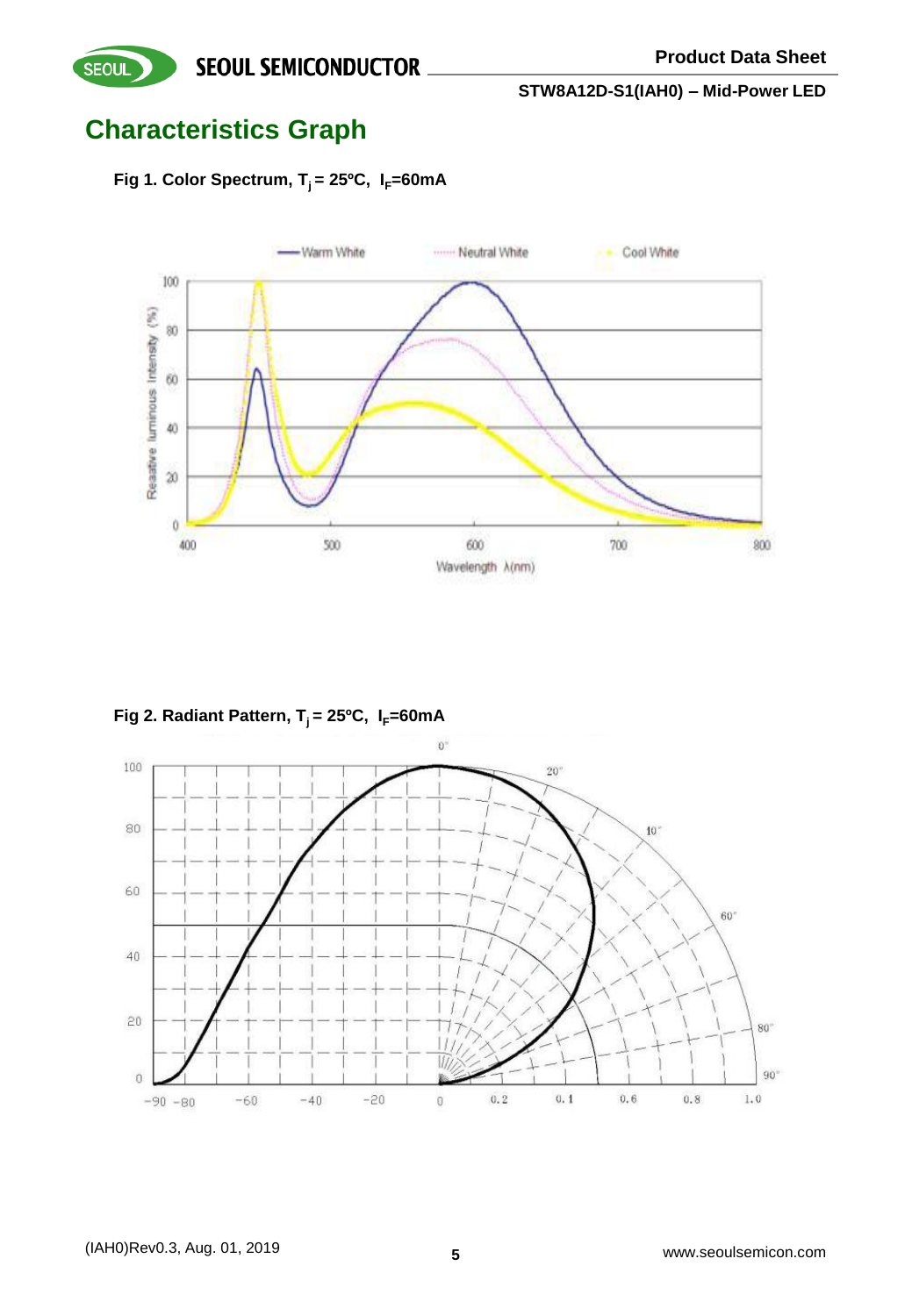

## **Characteristics Graph**

**Fig 3. Forward Voltage vs. Forward Current, T<sup>j</sup> = 25ºC**



**Fig 4. Forward Current vs. Relative Luminous Flux, T<sup>j</sup> = 25ºC**

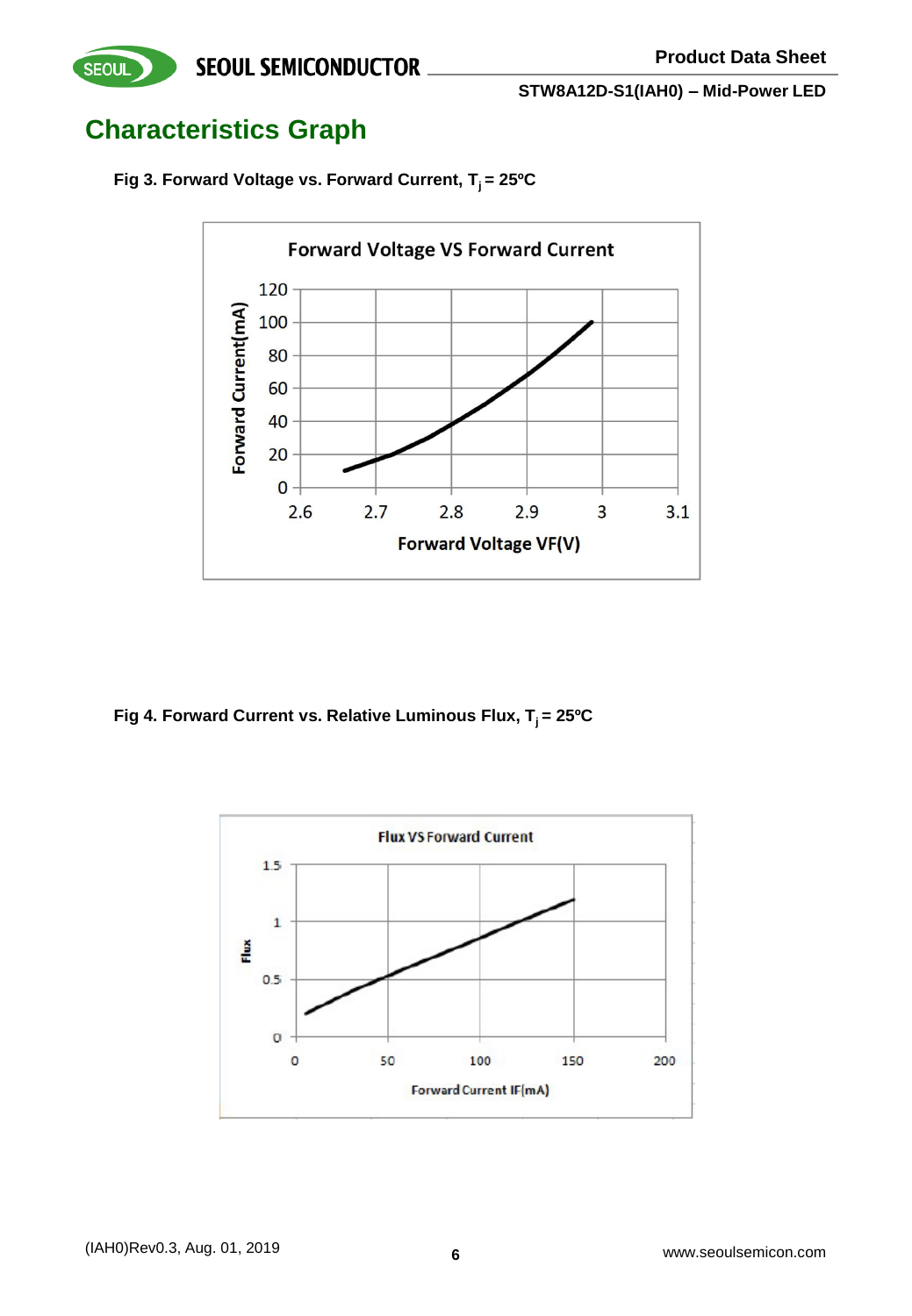## **Color Bin Structure**

**SEOUL** 

### **Table 5. Bin Code description, Tj=25**℃**, IF=60mA**

|                       | <b>Luminous Flux (Im)</b> |      |      | <b>Color</b>                      | <b>Typical Forward Voltage (V)</b> |      |      |  |
|-----------------------|---------------------------|------|------|-----------------------------------|------------------------------------|------|------|--|
| <b>Part Number</b>    | <b>Bin</b><br>Code        | Min. | Max. | <b>Chromaticity</b><br>Coordinate | <b>Bin</b><br>Code                 | Min. | Max. |  |
| STW8A12D-S1<br>(IAHO) | L <sub>26</sub>           | 26   | 28   | Refer to                          | H2                                 | 2.8  | 2.9  |  |
|                       | L <sub>28</sub>           | 28   | 30   |                                   | H <sub>3</sub>                     | 2.9  | 3.0  |  |
|                       |                           |      |      | Page. 8                           | H <sub>4</sub>                     | 3.0  | 3.1  |  |
|                       |                           |      |      |                                   | H <sub>5</sub>                     | 3.1  | 3.2  |  |

#### **\*Notes :**

- (1) Calculated performance values are for reference only.
- **All measurements were made under the standardized environment of Seoul Semiconductor. In order to ensure availability, single color rank will not be orderable.**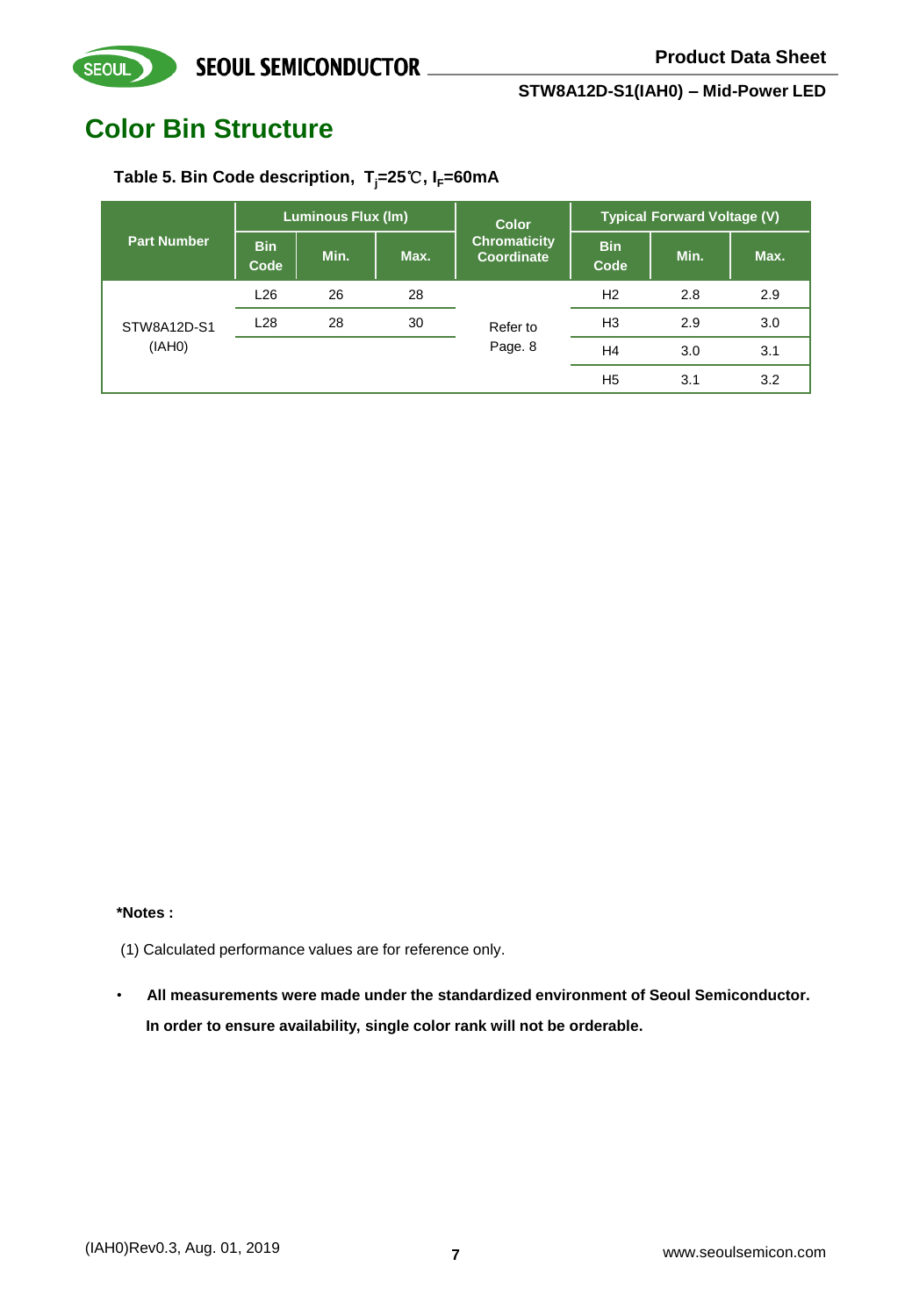## **Color Bin Structure**

**SEOUL** 

**CIE Chromaticity Diagram, Tj=25**℃**, IF=60mA**



|                    | X           | 0.3123   |                  | X           | 0.3156   |                | X           | 0.3205   |
|--------------------|-------------|----------|------------------|-------------|----------|----------------|-------------|----------|
|                    | Y           | 0.3282   |                  | Y           | 0.3405   |                | Y           | 0.3418   |
| $65$ KC $-S$ C $/$ | a           | 0.00223  | $63KH-SC/$       | a           | 0.0023   | 60KX-SC/       | a           | 0.0026   |
| 65KC               | b           | 0.00095  | 63K-H            | b           | 0.00095  | $60K-X$        | b           | 0.0011   |
|                    | $\theta$    | 58.38333 |                  | $\theta$    | 65       |                | $\theta$    | 65       |
|                    | <b>SDCM</b> | 3/5      |                  | <b>SDCM</b> | 3/5      |                | <b>SDCM</b> | 3/5      |
|                    | X           | 0.3287   |                  | X           | 0.3447   |                | X           | 0.3818   |
|                    | Y           | 0.3417   |                  | Y           | 0.3553   |                | Y           | 0.3797   |
| $57$ KC $-S$ C $/$ | a           | 0.002486 | $50$ KC $-SC/$   | a           | 0.00274  | $40$ KC $-SC/$ | a           | 0.00313  |
| 57KC               | b           | 0.001066 | <b>50KC</b>      | b           | 0.00118  | 40KC           | b           | 0.00134  |
|                    | $\theta$    | 59.09    |                  | $\theta$    | 59.62    |                | $\theta$    | 54       |
|                    | <b>SDCM</b> | 3/5      |                  | <b>SDCM</b> | 3/5      |                | <b>SDCM</b> | 3/5      |
|                    | X           | 0.4073   |                  | X           | 0.4338   |                | X           | 0.4578   |
|                    | Y           | 0.3917   |                  | Y           | 0.403    |                | Y           | 0.4101   |
| $35KC-SC/$         | a           | 0.00317  | 30KC-SC/         | $\mathbf a$ | 0.00278  | $27KC-SC/$     | a           | 0.00258  |
| 35 <sub>KC</sub>   | $\mathbf b$ | 0.00139  | 30 <sub>KC</sub> | b           | 0.00136  | <b>27KC</b>    | b           | 0.00137  |
|                    | $\theta$    | 52.96667 |                  | $\theta$    | 53.16667 |                | $\theta$    | 57.28333 |
|                    | <b>SDCM</b> | 3/5      |                  | <b>SDCM</b> | 3/5      |                | <b>SDCM</b> | 3/5      |

#### **\*Notes :**

(1) Energy Star binning applied to all 2600~7000K.

(2) Measurement Uncertainty of the Color Coordinates :  $\pm$  0.01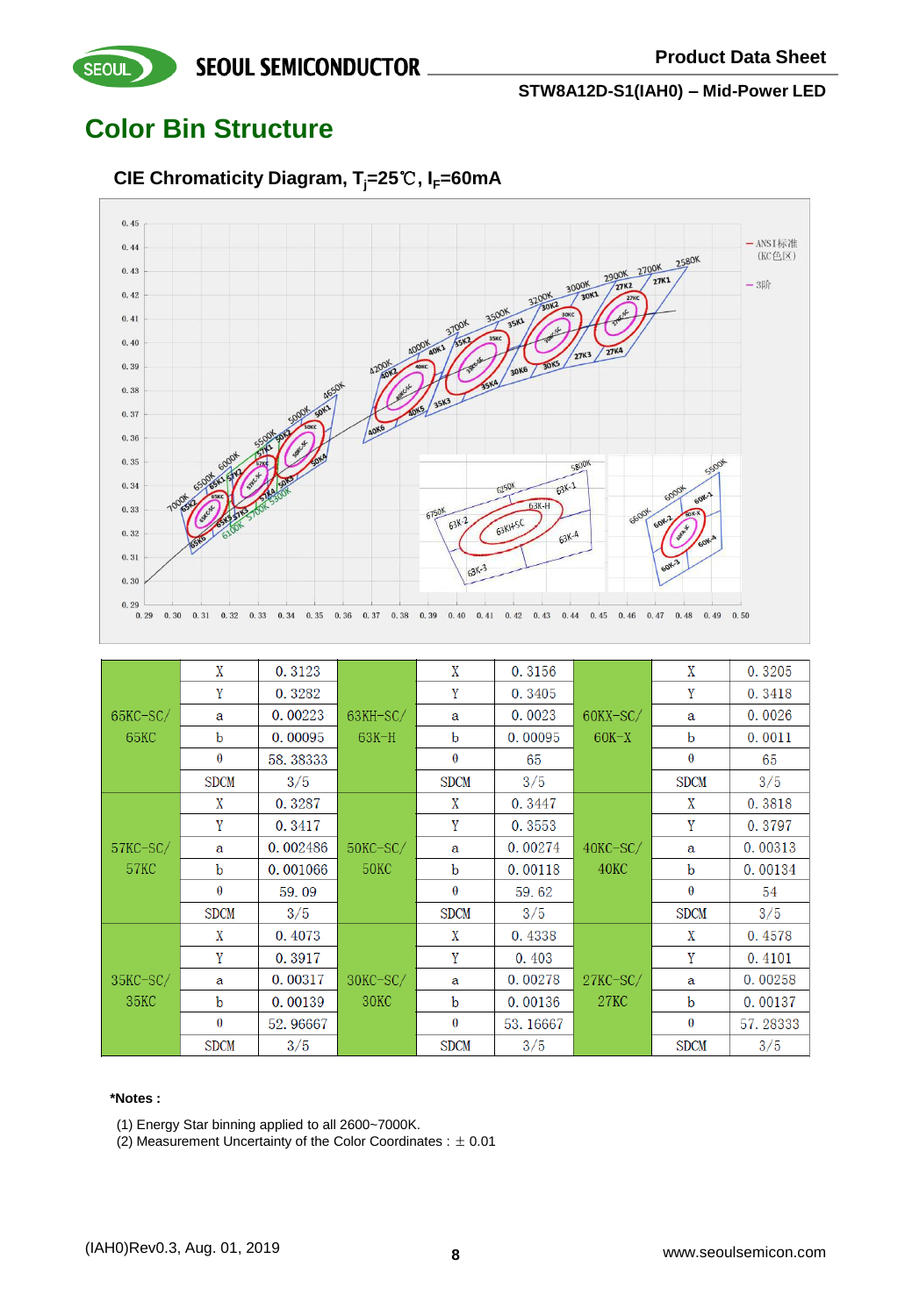## **Color Bin Structure**

SEOUL

### **CIE Chromaticity Diagram, Tj=25**℃**, IF=60mA**

| 色区      | $\overline{X}$ | Y                | 色区                       | $\overline{X}$   | Y                | 色区                              | X                | Y                | 色区          | X                | Y                |
|---------|----------------|------------------|--------------------------|------------------|------------------|---------------------------------|------------------|------------------|-------------|------------------|------------------|
|         | 0.3206         | 0.3482           |                          | 0.3117           | 0.3393           |                                 | 0.3221           | 0.3261           |             | 0.3131           | 0.329            |
|         | 0.3117         | 0.3393           |                          | 0.3028           | 0.3304           |                                 | 0.3144           | 0.3187           |             | 0.3048           | 0.3209           |
| 65K1    | 0.3131         | 0.329            | 65K2                     | 0.3048           | 0.3209           | 65K5                            | 0.3131           | 0.329            | 65K6        | 0.3068           |                  |
|         |                |                  |                          |                  |                  |                                 |                  |                  |             |                  | 0.3113           |
|         | 0.3213         | 0.3371           |                          | 0.3131           | 0.329            |                                 | 0.3213           | 0.3371           |             | 0.3144           | 0.3187           |
|         |                |                  |                          |                  |                  |                                 |                  |                  |             |                  |                  |
| 色区      | X              | Y                | 色区                       | X                | Y                | 色区                              | $\overline{X}$   | Y                | 色区          | $\overline{X}$   | Y                |
|         | 0.3164         | 0.3389           |                          | 0.3164           | 0.3389           |                                 | 0.3164           | 0.3389           |             | 0.3164           | 0.3389           |
| $63K-1$ | 0.3255         | 0.3469           | $63K-2$                  | 0.3153           | 0.3524           | $63K-3$                         | 0.3078           | 0.3312           | $63K-4$     | 0.3176           | 0.3253           |
|         | 0.3251         | 0.3618           |                          | 0.306            | 0.3435           |                                 | 0.3098           | 0.3189           |             | 0.3257           | 0.332            |
|         | 0.3153         | 0.3524           |                          | 0.3078           | 0.3312           |                                 | 0.3176           | 0.3253           |             | 0.3255           | 0.3469           |
|         |                |                  |                          |                  |                  |                                 |                  |                  |             |                  |                  |
| 色区      | X              | Y                | 色区                       | $\overline{X}$   | Y                | 色区                              | X                | Y                | 色区          | $\overline{X}$   | Y                |
|         | 0.3208         | 0.3417           |                          | 0.3208           | 0.3417           |                                 | 0.3208           | 0.3417           |             | 0.3208           | 0.3417           |
|         | 0.3332         | 0.3528           |                          | 0.3194           | 0.3592           |                                 | 0.31             | 0.3319           |             | 0.3223           | 0.3241           |
| $60K-1$ | 0.3327         | 0.3717           | $60K-2$                  | 0.3076           | 0.3482           | $60K - 3$                       | 0.3124           | 0.3156           | $60K-4$     |                  | 0.3339           |
|         |                |                  |                          |                  |                  |                                 |                  |                  |             | 0.3336           |                  |
|         | 0.3194         | 0.3592           |                          | 0.31             | 0.3319           |                                 | 0.3223           | 0.3241           |             | 0.3332           | 0.3528           |
|         |                |                  |                          |                  |                  |                                 |                  |                  |             |                  |                  |
| 色区      | $\overline{X}$ | Y                | 色区                       | X                | Y                | 色区                              | X                | Y                | 色区          | $\overline{X}$   | Y                |
|         | 0.3376         | 0.3616           |                          | 0.319            | 0.3446           |                                 | 0.3204           | 0.3228           |             | 0.3293           | 0.3419           |
| 57K1    | 0.3292         | 0.3539           | 57K2                     | 0.3198           | 0.3329           | 57K3                            | 0.3294           | 0.3306           | <b>57K4</b> | 0.3294           | 0.3306           |
|         | 0.3293         | 0.3419           |                          | 0.3293           | 0.3419           |                                 | 0.3293           | 0.3419           |             | 0.3366           | 0.3369           |
|         | 0.3371         | 0.3493           |                          | 0.3292           | 0.3539           | 0.3198                          |                  | 0.3329           |             | 0.3371           | 0.3493           |
|         |                |                  |                          |                  |                  |                                 |                  |                  |             |                  |                  |
| 色区      | $\overline{X}$ | Y                | 色区                       | $\overline{X}$   | Y                | 色区                              | X                | Y                | 色区          | $\overline{X}$   | Y                |
|         | 0.3455         | 0.3681           |                          | 0.3333           | 0.3462           |                                 | 0.3438           | 0.3426           |             | 0.3559           | 0.3645           |
|         | 0.3579         | 0.3783           | 0.3331<br>50K2<br>0.3455 |                  | 0.3579           |                                 | 0.3336           | 0.3345           |             | 0.354            | 0.3506           |
| 50K1    | 0.3559         | 0.3645           |                          | 0.3681           | 50K3             | <b>50K4</b><br>0.3333<br>0.3462 | 0.3438           | 0.3426           |             |                  |                  |
|         | 0.3446         | 0.3553           |                          | 0.3446           | 0.3553           |                                 | 0.3446           | 0.3553           |             | 0.3446           | 0.3553           |
|         |                |                  |                          |                  |                  |                                 |                  |                  |             |                  |                  |
|         | X              | Y                | 色区                       | X                | Y                | 色区                              | X                | Y                | 色区          | $\overline{X}$   | $\overline{Y}$   |
| 色区      |                |                  |                          |                  |                  |                                 |                  |                  |             |                  |                  |
|         | 0.3869         | 0.3958           |                          | 0.3869           | 0.3958           |                                 | 0.3952           | 0.388            |             | 0.3828           | 0.3803           |
| 40K1    | 0.4006         | 0.4044           | 40K2                     | 0.3736           | 0.3874           | 40K5                            | 0.3898           | 0.3716           | <b>40K6</b> | 0.3703           | 0.3726           |
|         | 0.3952         | 0.388            |                          | 0.3703           | 0.3726           |                                 | 0.3783           | 0.3646           |             | 0.367            | 0.3578           |
|         | 0.3828         | 0.3803           |                          | 0.3828           | 0.3803           |                                 | 0.3828           | 0.3803           |             | 0.3783           | 0.3646           |
|         |                |                  |                          |                  |                  |                                 |                  |                  |             |                  |                  |
| 色区      | $\overline{X}$ | Y                | 色区                       | X                | Y                | 色区                              | $\overline{X}$   | Y                | 色区          | $\overline{X}$   | Y                |
|         | 0.4083         | 0.3921           |                          | 0.3942           | 0.3853           |                                 | 0.3889           | 0.369            |             | 0.4018           | 0.3752           |
|         | 0.4148         | 0.409            |                          | 0.3996           | 0.4015           |                                 | 0.3942           | 0.3853           |             | 0.4083           | 0.3921           |
| 35K1    | 0.4299         | 0.4156           | 35K2                     | 0.4148           | 0.409            | 35K3                            | 0.4083           | 0.3921           | 35K4        | 0.4223           | 0.399            |
|         | 0.4223         | 0.399            |                          | 0.4083           | 0.3921           |                                 | 0.4018           | 0.3752           |             | 0.4147           | 0.3814           |
|         |                |                  |                          |                  |                  |                                 |                  |                  |             |                  |                  |
| 色区      | $\overline{X}$ | Y                | 色区                       | $\overline{X}$   | Y                | 色区                              | X                | Y                | 色区          | $\overline{X}$   | Y                |
|         |                |                  |                          |                  |                  |                                 |                  |                  |             |                  |                  |
|         | 0.4342         | 0.4027           |                          | 0.4221           | 0.3984           |                                 | 0.4342           | 0.4027           |             | 0.4221           | 0.3984           |
| 30K1    | 0.443          | 0.4212           | 30K2                     | 0.4299           | 0.4165           | 30K5                            | 0.4259           | 0.3853           | 30K6        | 0.4147           | 0.3814           |
|         | 0.4562         | 0.426            |                          | 0.443            | 0.4212           |                                 | 0.4373           | 0.3893           |             | 0.4259           | 0.3853           |
|         | 0.4465         | 0.4071           |                          | 0.4342           | 0.4027           |                                 | 0.4465           | 0.4071           |             | 0.4342           | 0.4027           |
|         |                |                  |                          |                  |                  |                                 |                  |                  |             |                  |                  |
| 色区      | $\overline{X}$ | Y                | 色区                       | X                | Y                | 色区                              | X                | Y                | 色区          | X                | Y                |
|         | 0.4813         | 0.4319           |                          | 0.4687           | 0.4289           |                                 | 0.4373           | 0.3893           |             | 0.47             | 0.4126           |
|         |                |                  |                          |                  |                  |                                 |                  |                  |             |                  |                  |
|         |                |                  |                          |                  |                  |                                 |                  |                  |             |                  |                  |
| 27K1    | 0.4687         | 0.4289           | 27K2                     | 0.4562           | 0.426            | 27K3                            | 0.4465           | 0.4071           | <b>27K4</b> | 0.4582           | 0.4098           |
|         | 0.4582<br>0.47 | 0.4098<br>0.4126 |                          | 0.4465<br>0.4582 | 0.4071<br>0.4098 |                                 | 0.4582<br>0.4483 | 0.4098<br>0.3919 |             | 0.4483<br>0.4593 | 0.3919<br>0.3944 |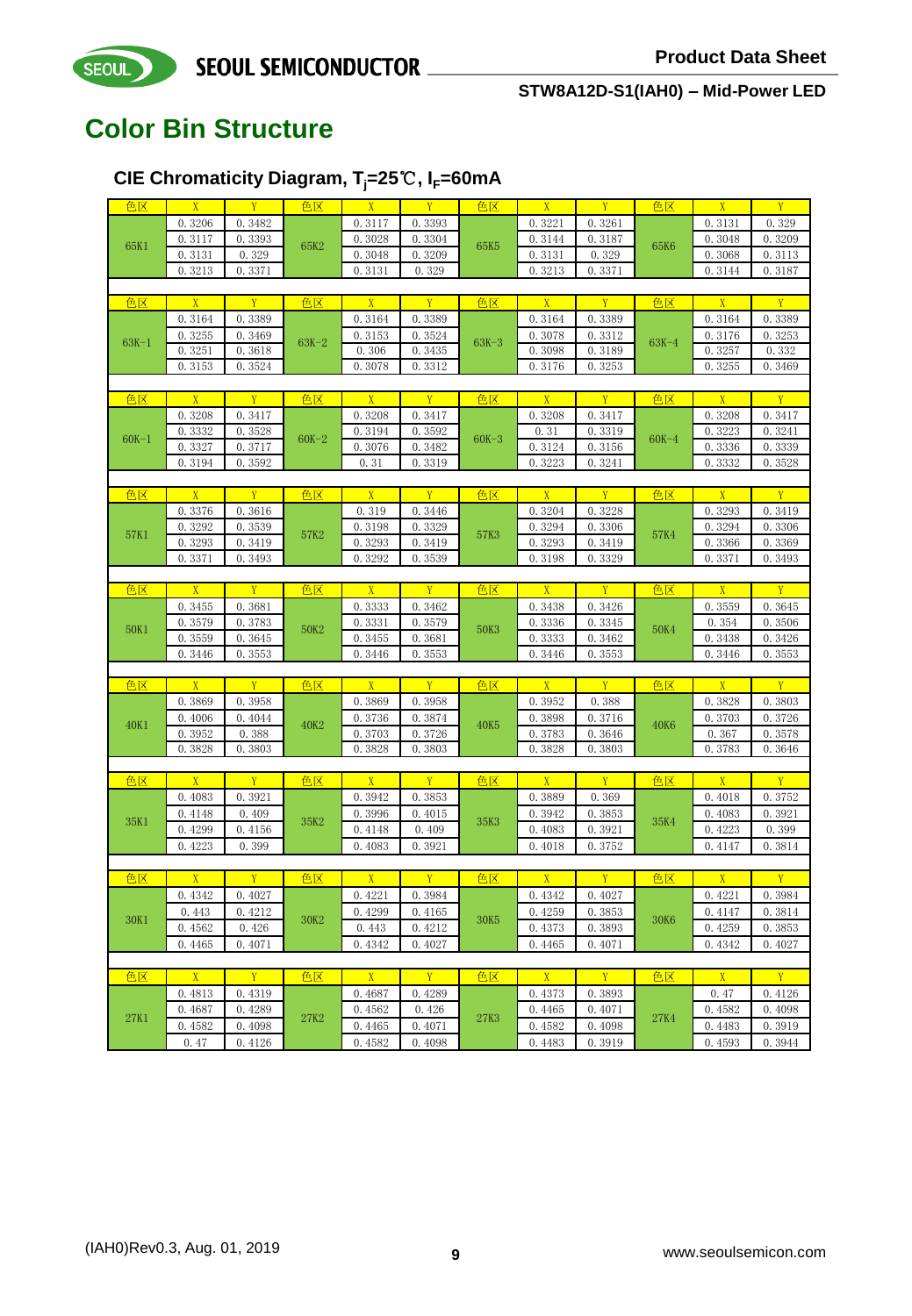

## **Mechanical Dimensions**

SEOUL

Mechanical Dimensions: Unit (mm)









Polarity

#### **Notes :**

- (1) All dimensions are in millimeters.
- (2) Scale : none
- (3) Undefined tolerance is  $\pm$  0.2mm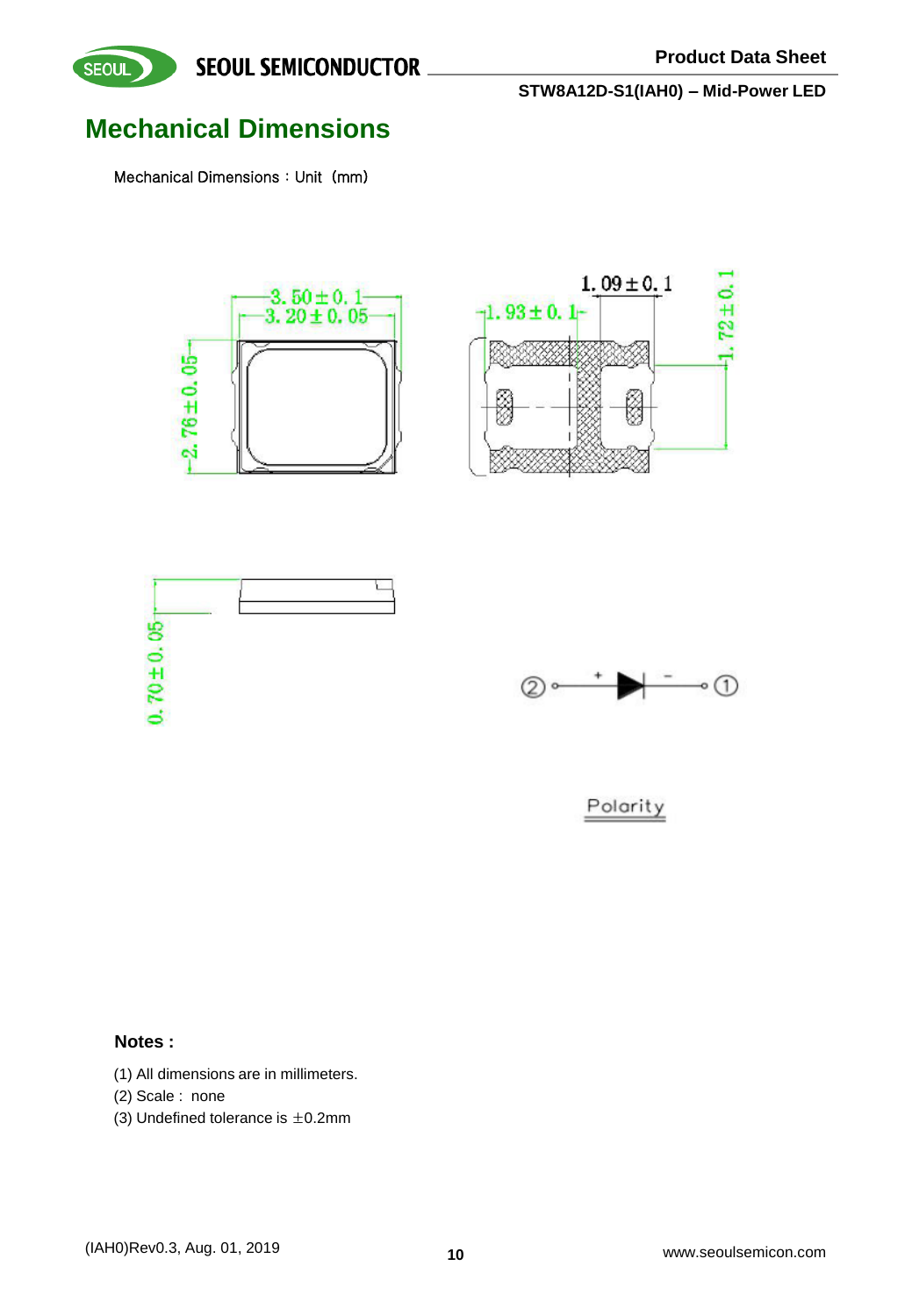### **SEOUL SEMICONDUCTOR**

**STW8A12D-S1(IAH0) – Mid-Power LED**

### **Reflow Soldering Characteristics**

**SEOUL** 



| <b>Profile Feature</b>                                 | <b>Sn-Pb Eutectic Assembly</b> | <b>Pb-Free Assembly</b> |
|--------------------------------------------------------|--------------------------------|-------------------------|
| Average ramp-up rate $(T_{s \ max}$ to $T_{p})$        | 3° C/second max.               | 3° C/second max.        |
| Preheat                                                |                                |                         |
| - Temperature Min $(T_{s\_min})$                       | 100 °C                         | 150 $^{\circ}$ C        |
| - Temperature Max $(\vec{T}_{s max})$                  | 150 °C                         | 200 °C                  |
| - Time $(T_{s min}$ to $T_{s max}$ ) (t <sub>s</sub> ) | 60-120 seconds                 | 60-180 seconds          |
| Time maintained above:                                 |                                |                         |
| - Temperature $(T1)$                                   | 183 °C                         | 217 $\degree$ C         |
| - Time $(t1)$                                          | 60-150 seconds                 | 60-150 seconds          |
| Peak Temperature $(T_p)$                               | $215^{\circ}$ C                | 260°C                   |
| Time within 5°C of actual Peak<br>Temperature $(tn)$ 2 | 10-30 seconds                  | 20-40 seconds           |
| Ramp-down Rate                                         | 6 °C/second max.               | 6 °C/second max.        |
| Time 25°C to Peak Temperature                          | 6 minutes max.                 | 8 minutes max.          |

#### **Caution :**

- (1) Reflow soldering is recommended not to be done more than two times In the case of more than 24 hours passed soldering after first, LEDs will be damaged.
- (2) Repairs should not be done after the LEDs have been soldered When repair is unavoidable, suitable tools must be used.
- (3) Die slug is to be soldered.
- (4) When soldering, do not put stress on the LEDs during heating.
- (5) After soldering, do not warp the circuit board.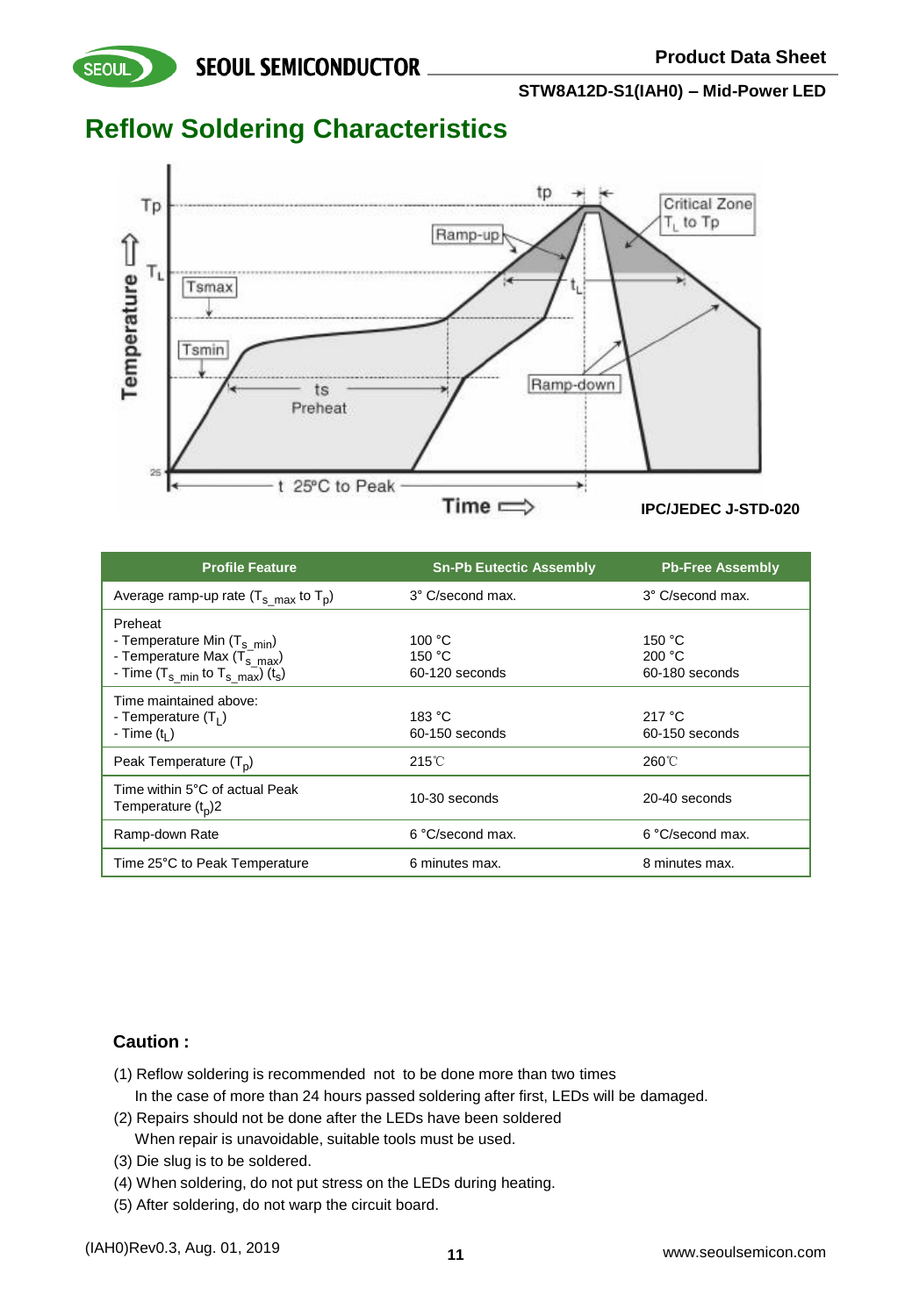

**SEOUL SEMICONDUCTOR** 

**STW8A12D-S1(IAH0) – Mid-Power LED**

## **Emitter Tape & Reel Packaging**



NOTES: Empty component pockets are sealed with top cover tape; The maximum number of missing lamps is two; The cathode is oriented towards the tape sprocket hole in accordance with ANSI/EIA RS-481 specifications. 17,000 pcs / Reel.

.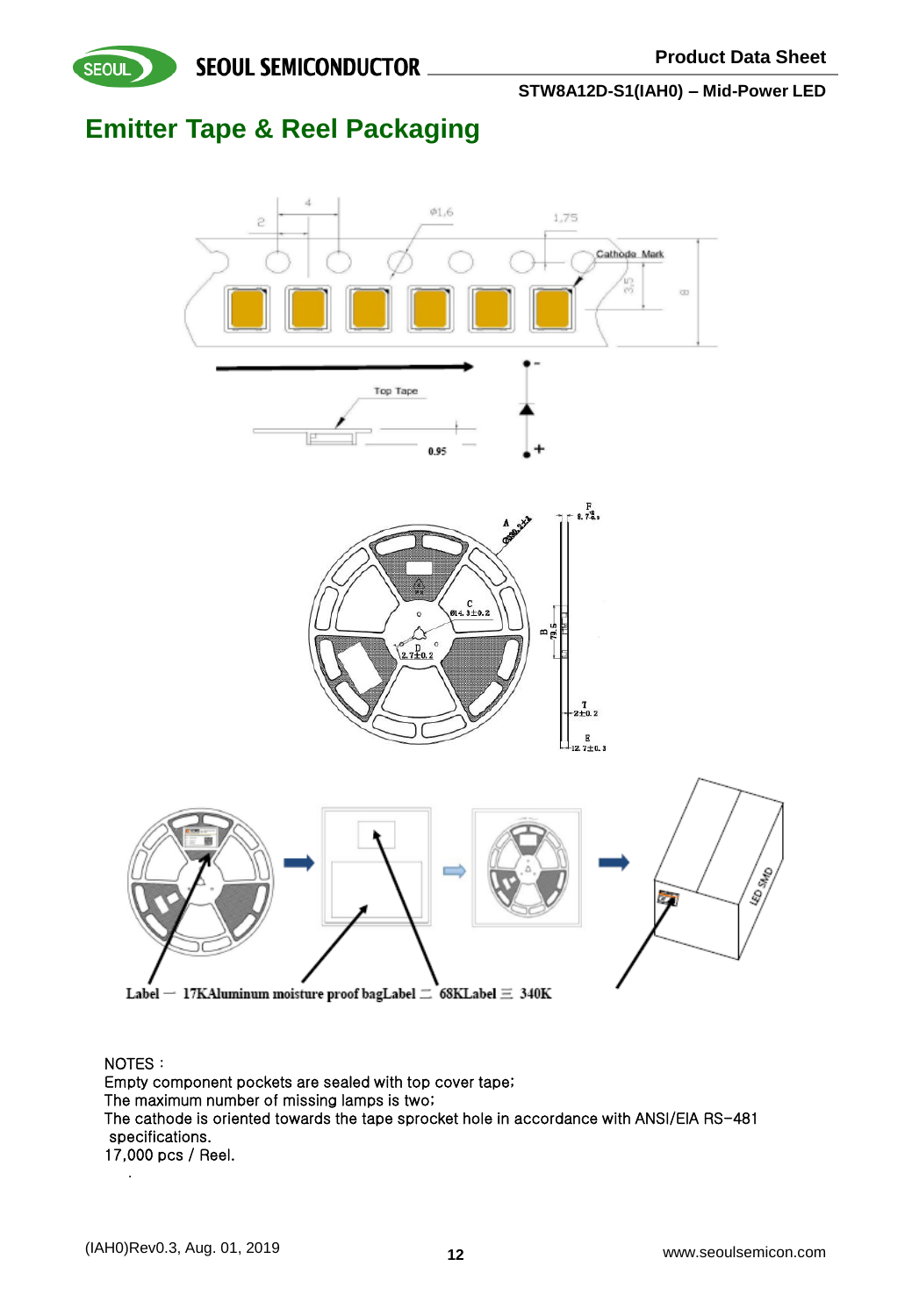## **Product Nomenclature**

SEOUL

#### Table 7. Part Numbering System : X<sub>1</sub>X<sub>2</sub>X<sub>3</sub>X<sub>4</sub>X<sub>5</sub>X<sub>6</sub>X<sub>7</sub>X<sub>8</sub> - X<sub>9</sub>X<sub>10</sub>(X<sub>11</sub>X<sub>12</sub>X<sub>13</sub>X<sub>14</sub>)

| <b>Part Number Code</b>    | <b>Description</b>         | <b>Part Number</b> | Value         |
|----------------------------|----------------------------|--------------------|---------------|
| $X_1$                      | Company                    | S                  |               |
| $X_{2}$                    | Top View LED series        |                    |               |
| $X_3X_4$                   | <b>Color Specification</b> | W8                 | <b>CRI 80</b> |
| $X_{5}$                    | Package series             | A                  | A series      |
| $X_6X_7$                   | Characteristic code        | 12                 |               |
| $X_{8}$                    | Version                    | D                  |               |
| $X_9X_{10}$                | Internal code              | S <sub>1</sub>     |               |
| $X_{11}X_{12}X_{13}X_{14}$ | Internal code              | IAH <sub>0</sub>   |               |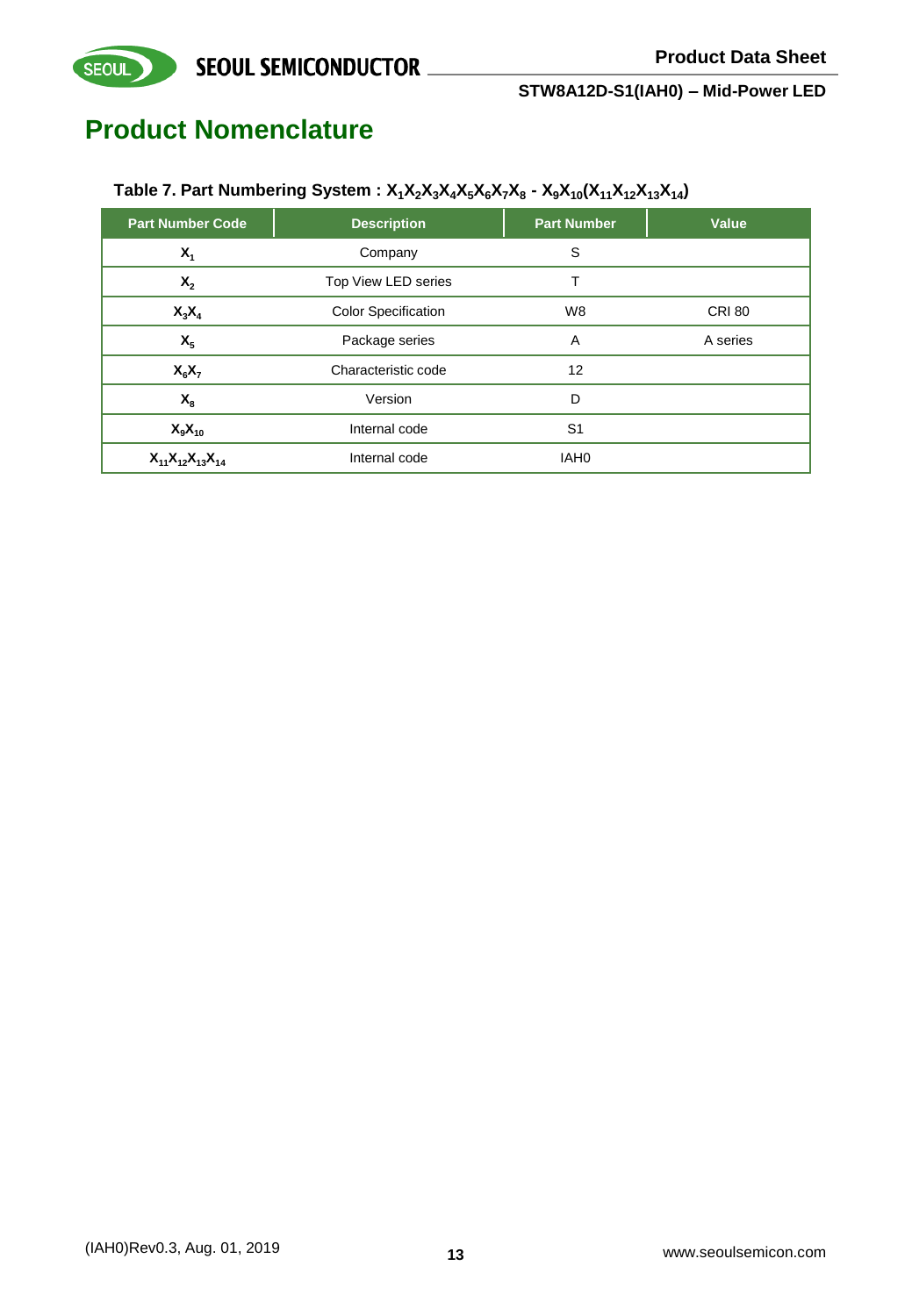## **Precaution for Use**

#### (1) Storage

**SEOUI** 

To avoid the moisture penetration, we recommend store in a dry box with a desiccant.

 The maximum storage temperature range is 40℃ and a maximum humidity of RH90%.

(2) Use Precaution after Opening the Packaging

 Use proper SMT techniques when the LED is to be soldered dipped as separation of the lens may affect the light output efficiency.

Pay attention to the following:

- a. Recommend conditions after opening the package
	- Sealing
	- Temperature : 30℃ Humidity : less than RH60%
- b. If the package has been opened more than 4 week(MSL\_2a) or the color of the desiccant changes, components should be dried for 10-24hr at  $65±5^{\circ}$ C
- (3) Do not apply mechanical force or excess vibration during the cooling process to normal temperature after soldering.
- (4) Do not rapidly cool device after soldering.
- (5) Components should not be mounted on warped (non coplanar) portion of PCB.
- (6) Radioactive exposure is not considered for the products listed here in.
- (7) Gallium arsenide is used in some of the products listed in this publication. These products are dangerous if they are burned or shredded in the process of disposal. It is also dangerous to drink the liquid or inhale the gas generated by such products when chemically disposed of.
- (8) This device should not be used in any type of fluid such as water, oil, organic solvent and etc. When washing is required, IPA (Isopropyl Alcohol) should be used.
- (9) When the LEDs are in operation the maximum current should be decided after measuring the package temperature.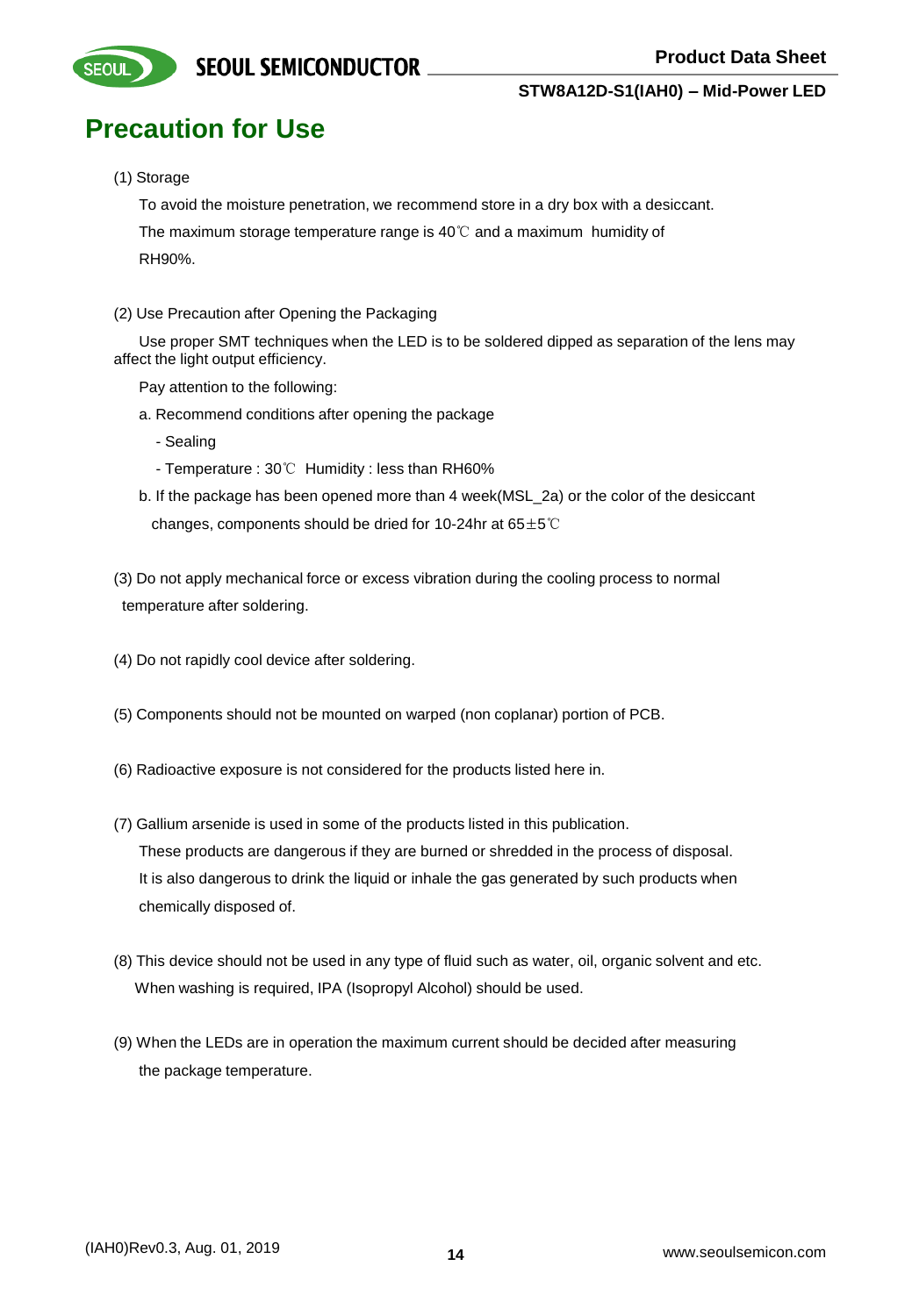

**SEOUI** 

- (10) The appearance and specifications of the product may be modified for improvement without notice.
- (11) Long time exposure of sunlight or occasional UV exposure will cause lens discoloration.
- (12) VOCs (Volatile organic compounds) emitted from materials used in the construction of fixtures can penetrate silicone encapsulants of LEDs and discolor when exposed to heat and photonic energy. The result can be a significant loss of light output from the fixture. Knowledge of the properties of the materials selected to be used in the construction of fixtures can help prevent these issues.
- (13) Attaching LEDs, do not use adhesives that outgas organic vapor.
- (14) The driving circuit must be designed to allow forward voltage only when it is ON or OFF. If the reverse voltage is applied to LED, migration can be generated resulting in LED damage.
- (15) Similar to most Solid state devices;

 LEDs are sensitive to Electro-Static Discharge (ESD) and Electrical Over Stress (EOS). Below is a list of suggestions that Seoul Semiconductor purposes to minimize these effects.

a. ESD (Electro Static Discharge)

Electrostatic discharge (ESD) is the defined as the release of static electricity when two objects come into contact. While most ESD events are considered harmless, it can be an expensive problem in many industrial environments during production and storage. The damage from ESD to an LEDs may cause the product to demonstrate unusual characteristics such as:

- Increase in reverse leakage current lowered turn-on voltage
- Abnormal emissions from the LED at low current

The following recommendations are suggested to help minimize the potential for an ESD event. One or more recommended work area suggestions:

- Ionizing fan setup
- ESD table/shelf mat made of conductive materials
- ESD safe storage containers

One or more personnel suggestion options:

- Antistatic wrist-strap
- Antistatic material shoes
- Antistatic clothes

Environmental controls:

- Humidity control (ESD gets worse in a dry environment)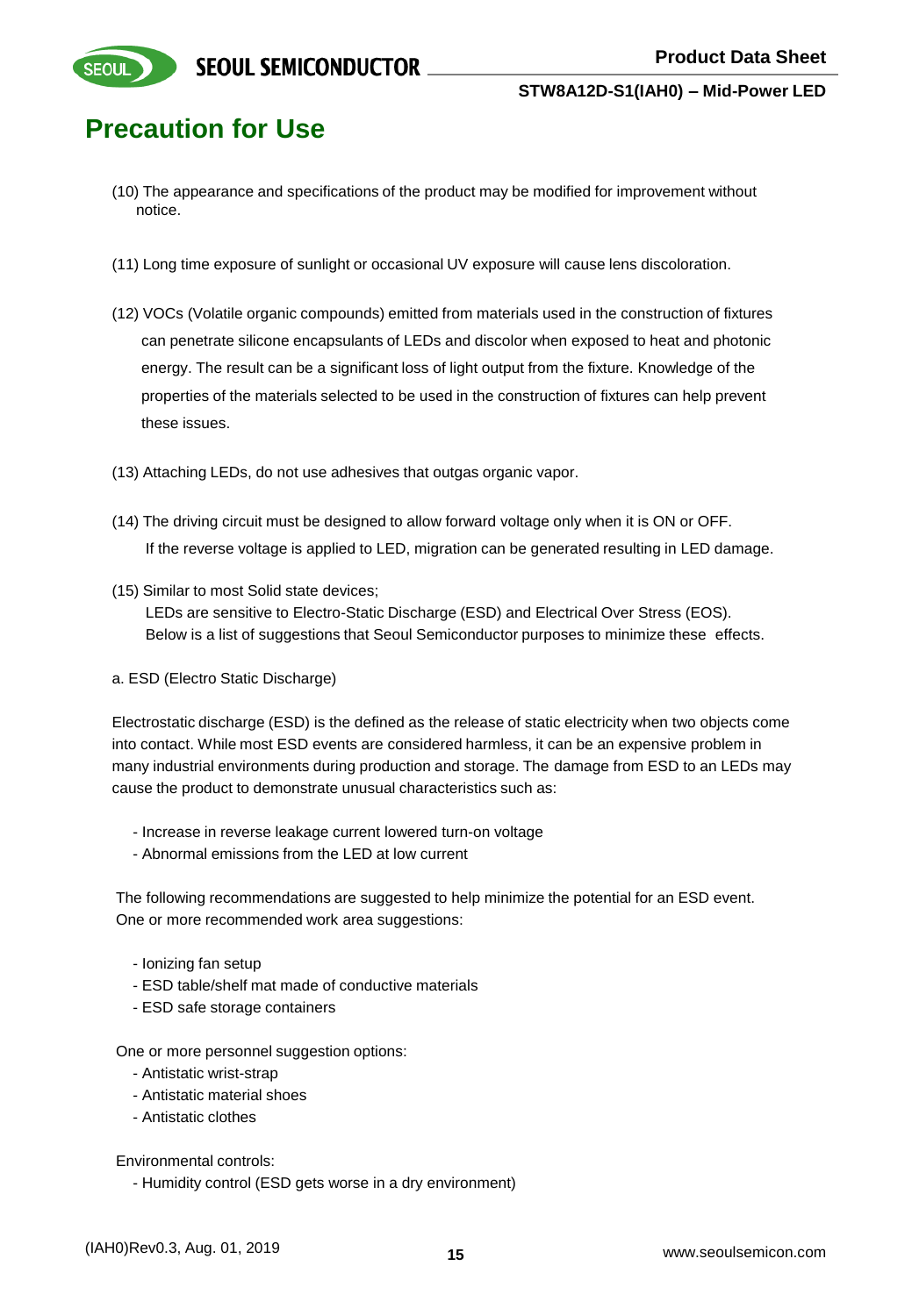

### **Precaution for Use**

b. EOS (Electrical Over Stress)

Electrical Over-Stress (EOS) is defined as damage that may occur when an electronic device is subjected to a current or voltage that is beyond the maximum specification limits of the device. The effects from an EOS event can be noticed through product performance like:

- Changes to the performance of the LED package

 (If the damage is around the bond pad area and since the package is completely encapsulated the package may turn on but flicker show severe performance degradation.)

- Changes to the light output of the luminaire from component failure
- Components on the board not operating at determined drive power

Failure of performance from entire fixture due to changes in circuit voltage and current across total circuit causing trickle down failures. It is impossible to predict the failure mode of every LED exposed to electrical overstress as the failure modes have been investigated to vary, but there are some common signs that will indicate an EOS event has occurred:

- Damaged may be noticed to the bond wires (appearing similar to a blown fuse)
- Damage to the bond pads located on the emission surface of the LED package
- (shadowing can be noticed around the bond pads while viewing through a microscope)
- Anomalies noticed in the encapsulation and phosphor around the bond wires.
- This damage usually appears due to the thermal stress produced during the EOS event.

c. To help minimize the damage from an EOS event Seoul Semiconductor recommends utilizing:

- A surge protection circuit
- An appropriately rated over voltage protection device
- A current limiting device